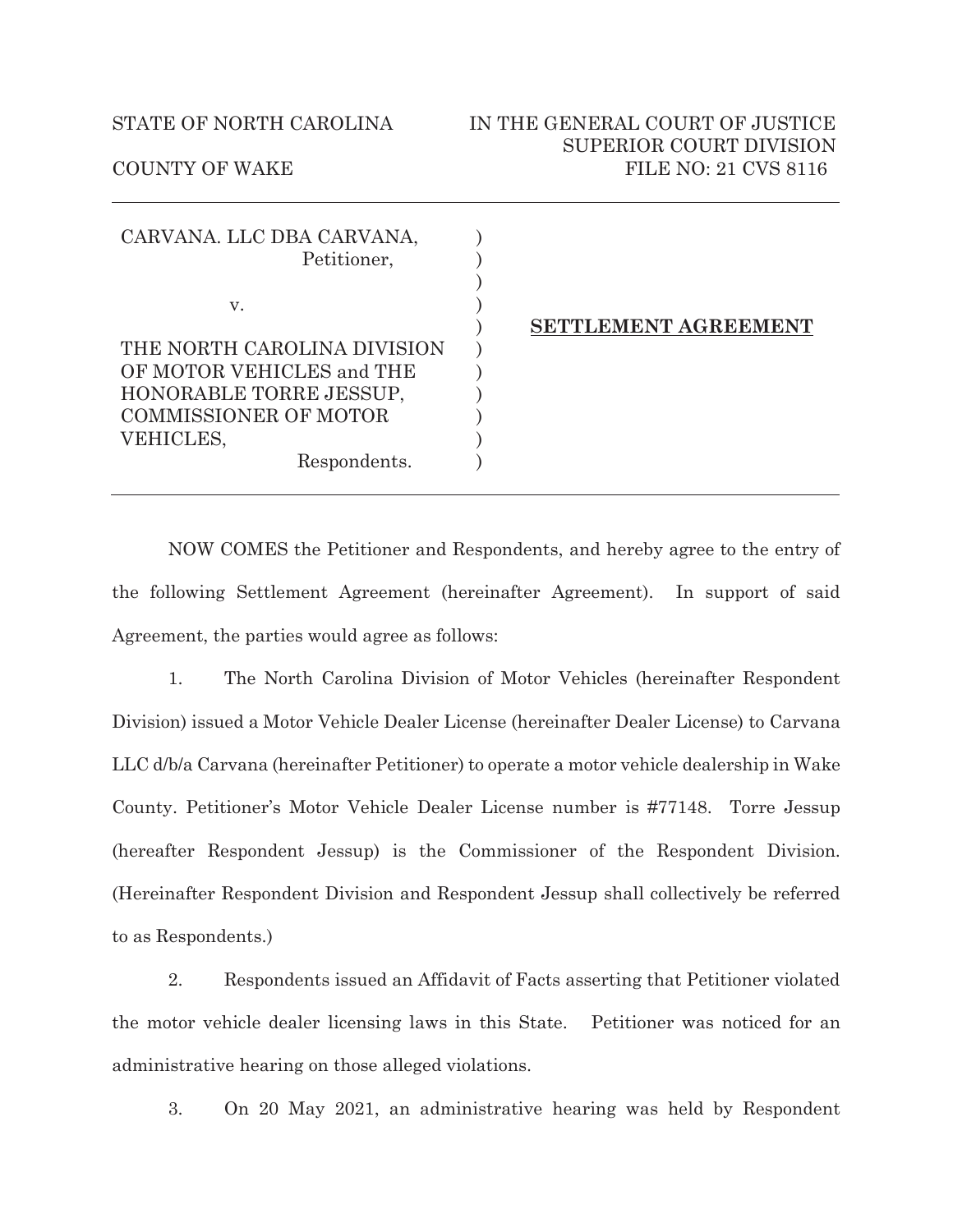Division to determine if Petitioner violated the provisions of Chapter 20 of the North Carolina General Statutes, and if so, whether Petitioner's Dealer License was subject to suspension or revocation.

4. On or about 10 June May 2021, Respondents served an administrative Decision on Petitioner finding that Petitioner committed two Type I violations and one Type II violation. Specifically, Respondent found a Type I violation under N.C.G.S. §§ 20-294(2) and(11) based on Petitioner's failure to timely deliver title work to Respondent Division as required by N.C.G.S. § 20-75; a Type I violation under N.C.G.S. § 20-294(6) for an unfair method of competition or unfair deceptive act or practice for issuing an outof-state temporary tags/plates for a vehicle sold to a North Carolina resident; and one Type II violation under N.C.G.S. §§ 20-294(2) and (6) by offering a motor vehicle for sale without a North Carolina State Inspection as required by N.C.G.S. § 20-183.4C. Based on these violations, Respondent Division revoked Petitioner's Dealer License and entered a civil penalty of \$500.00. Petitioner was also ordered to pay the required \$200.00 administrative hearing fee.

5. On 11 June 2021, Petitioner filed a Petition for Judicial Review in Wake County Superior Court. Upon consent of the parties, a temporary restraining Order was entered and twice extended by the Court.

6. Upon agreement of the parties, Respondent Division shall suspend Petitioner's Dealer License #77148 for a period of 180 days. This suspension shall begin on 2 August 2021 and end on 29 January 2021.

7. The parties agree that on 2 August 2021, Petitioner shall surrender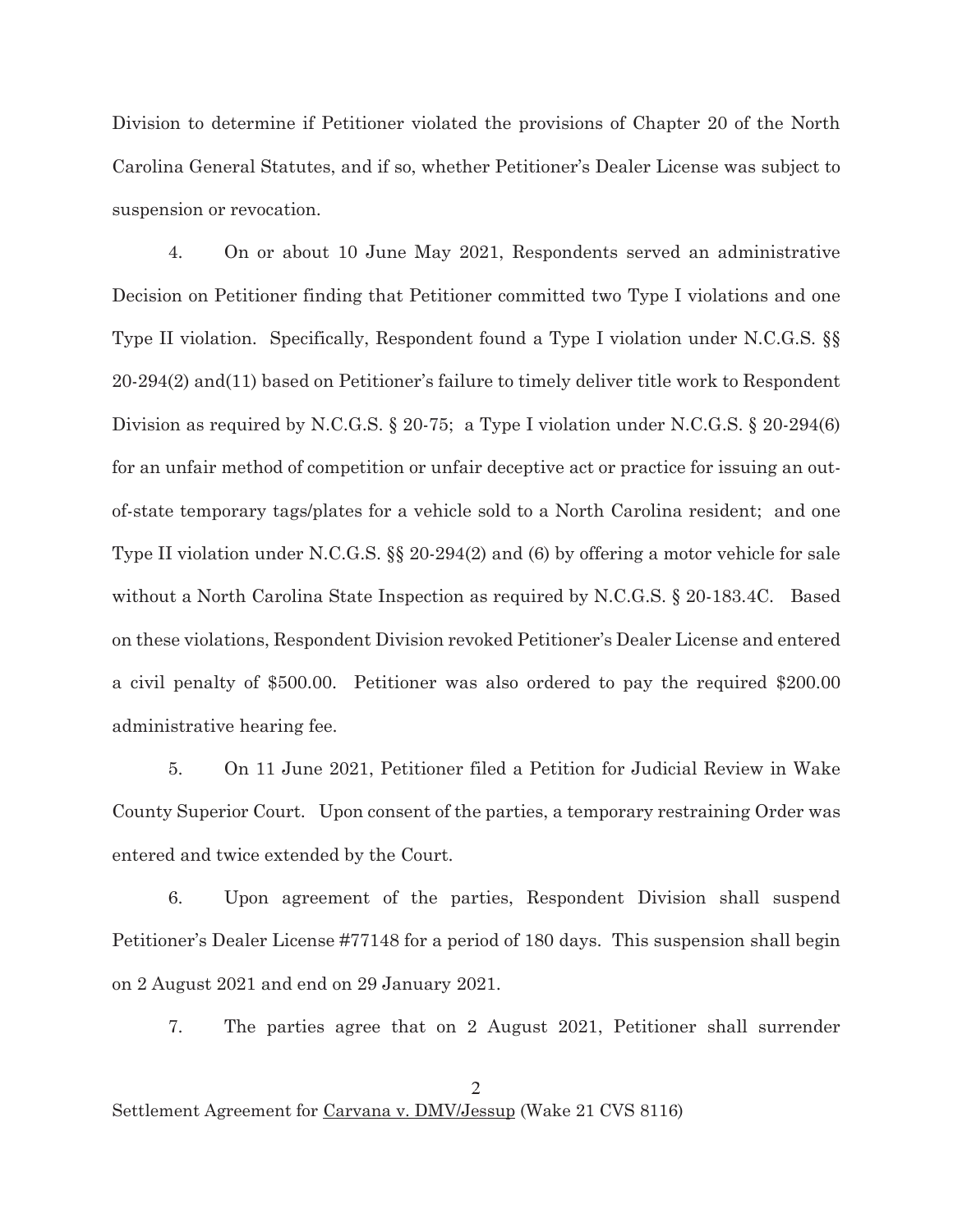Petitioner's Dealer License #77148 to Respondent Division and return dealer plates, thirty day plates/temporary markers, and any other documents/materials issued to Petitioner by Respondent Division under Dealer License #77148. Any dealer plate and/or thirty day plate/temporary marker that is not returned or which is not reported lost or stolen will be cancelled by Respondent.

8. Under this Agreement, Petitioner agrees that during the term of the suspension it shall cease activities under Dealer License #77148 and shall cease any and all activities at its physical location on Navaho Drive in Raleigh, North Carolina, which require a motor vehicle Dealer and/or Salesman License. These activities under Dealer License #77148 and/or at the physical location shall include, but are not limited to, the sale or attempted sale of a motor vehicle, delivery of a motor vehicle sold by Petitioner, advertising any motor vehicles for sale, wholesale buying/selling of motor vehicles, use by Petitioner or allowed use by another party of any dealer plate previously issued to Petitioner which was not surrendered to Respondent Division, issuance of any thirty days plates/temporary markers previously issued to Petitioner which were not surrendered to Respondent Division, and any activities involving registration or attempted registration of a motor vehicle sold by Petitioner after 2 August 2021. Any motor vehicle inventory of Petitioner located at Petitioner's place of business on Navaho Drive in Raleigh, North Carolina during the suspension period shall be clearly marked "Not For Sale." The parties agree that employees of the Petitioner's dealership located on Navaho Drive in Raleigh, North Carolina may process titling and vehicle registration paperwork provided from the Petitioner's three other dealerships licensed in this State for motor vehicles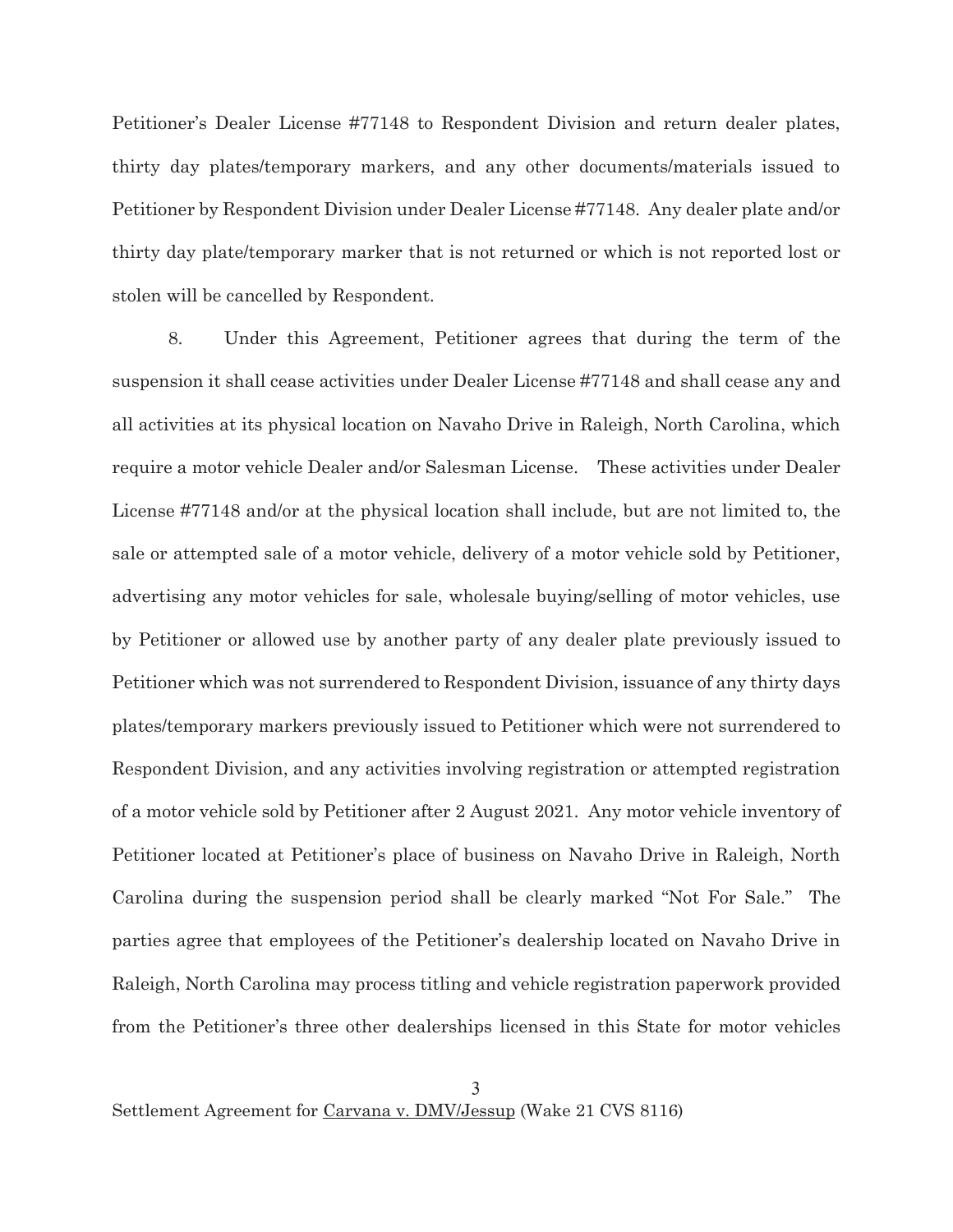previously sold and delivered to the purchaser by those three other dealerships. These activities shall be completed under the other applicable dealership's license; do not involve contact with the purchaser(s)/general public; do not involve any possession of the motor vehicle involved in the sale; and are merely clerical work on processing the titling and registration paperwork for otherwise completed motor vehicle sales for the other three licensed dealerships. This clerical work may be conducted at the Petitioner's place of business on Navaho Drive, Raleigh, North Carolina.

9. Under this Agreement, following the completion of the term of suspension, Petitioner may be eligible for the return of its Dealer License for the location on Navaho Drive in Raleigh, North Carolina, dealer plates, and temporary plates/markers if Petitioner is otherwise eligible for the return of such times under the General Statutes and the Administrative Code.

10. Under this Agreement, if the below conditions are met, Respondent shall not initiate any administrative action against Petitioner's Dealer License #77148 or any of the three other Carvana dealerships located in this State (Charlotte (Dealer License #77992), Concord (Dealer License #79306), and Greensboro (Dealer License #78561)) for the three specific types of violations committed in this matter, specifically, violation for failure to deliver title application, violation for an unfair method of competition or unfair deceptive act or practice for issuing an out-of-state temporary for a vehicle sold to a North Carolina resident, and/or a violation for State Inspection for acts prior to 16 July 2021 and/or motor vehicle sales prior to 16 July 2021. The agreement to not take administrative action is conditioned upon Petitioner conducting a review of the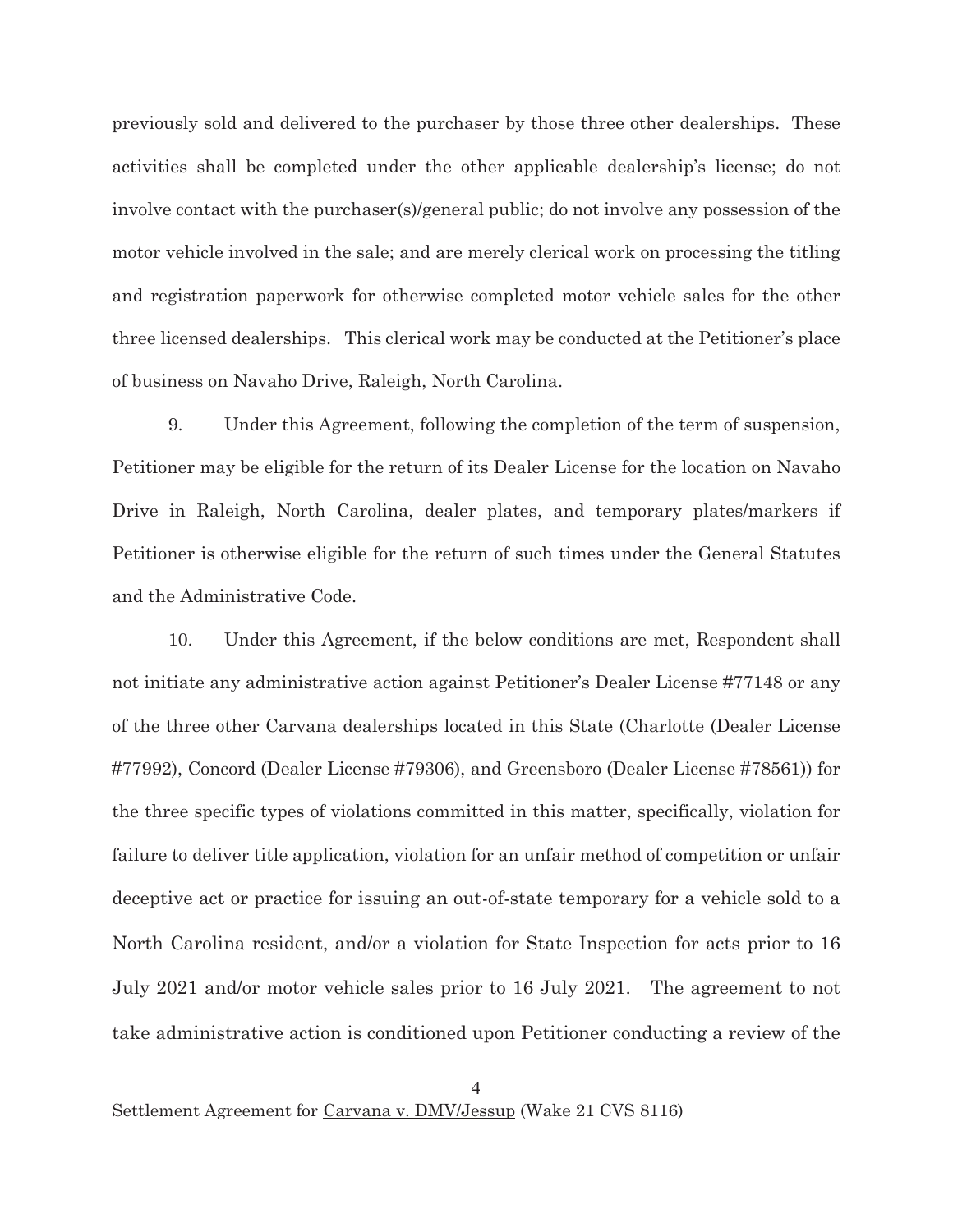Settlement Agreement for Carvana v. DMV/Jessup (Wake 21 CVS 8116) motor vehicle sales at all four dealerships in this State to ensure that the titling and/or registration requirements of this State are complied with for motor vehicle sales prior to 16 July 2021. If possible violations or deficiencies are detected in Petitioner's completion of the titling or registration process of motor vehicles sold by Petitioner, Petitioner shall take action to remedy such violations/deficiencies. Additionally, if Respondent Division discovers and/or is informed of possible violations/deficiencies and/or that action is needed by Petitioner as to the completion of the titling or registration process of motor vehicles sold by Petitioner, Respondent Division shall inform Petitioner of such alleged violations/deficiencies and Petitioner shall have ten days to remedy the alleged violation. Respondent Division may notice Petitioner of such violations/deficiencies either in-person at the applicable dealership, by electronic mail to legal@carvana.com, by telephone, or by letter. Respondent Division shall attempt to notice Petitioner at the above-named electronic mail address of any violations/deficiencies, but failure to do such will not constitute insufficient notice to Petitioner if other notice, as described above, has been provided. Failure of Petitioner to remedy an alleged violation may warrant administrative action against the applicable Dealer License number for that dealership that has failed to remedy the alleged violation. Besides the three specifically listed types of violations in this matter, this Agreement does not cover any other type of alleged violations under N.C.G.S. § 20-294 by any of the four dealerships in this State regardless of when that alleged violations may have occurred. If other types of violations occur at any of the four dealerships, Petitioner may face administrative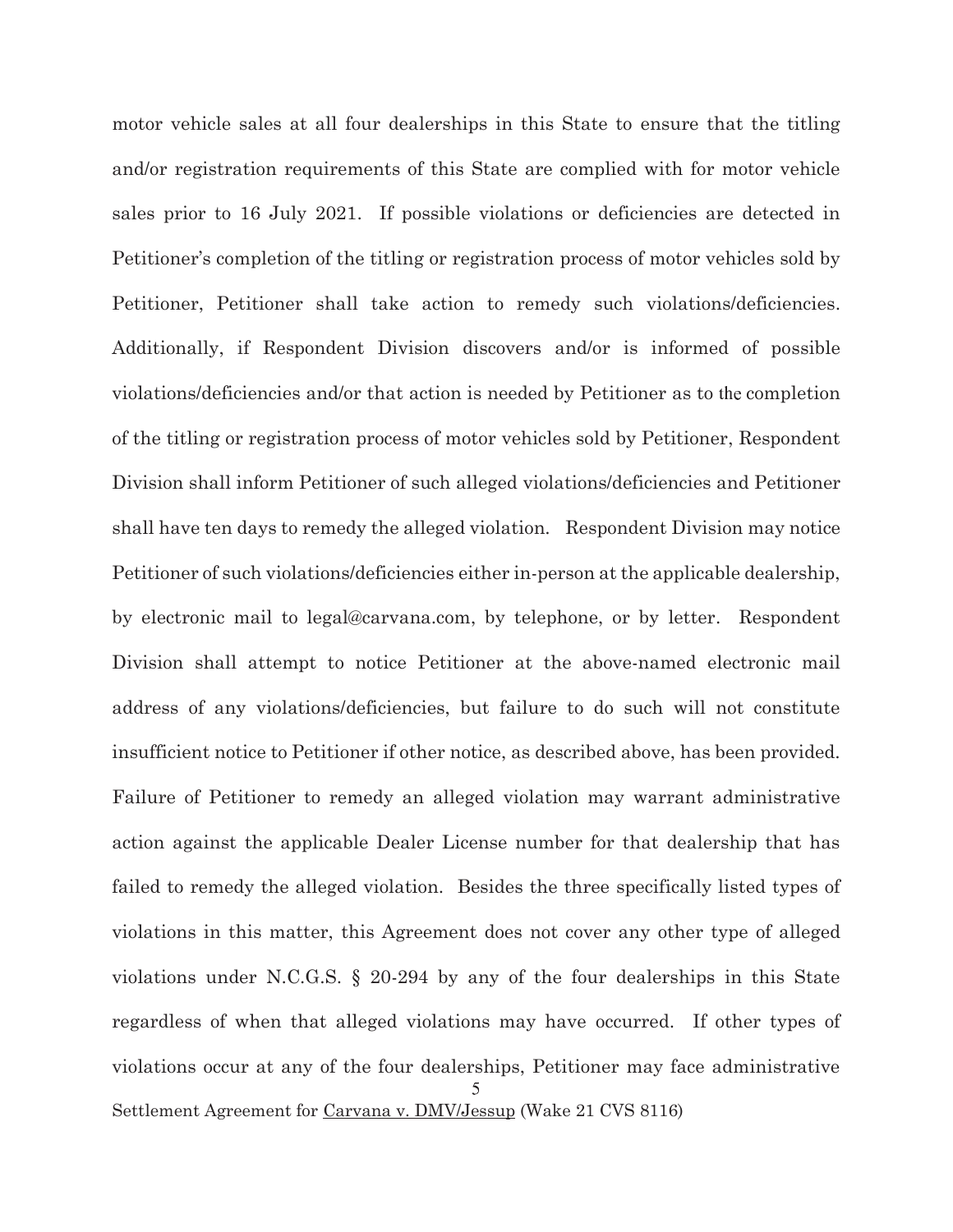action by Respondent. Furthermore, this Agreement does not cover any type of violation under N.C.G.S. § 20-294 alleged to have been committed after 16 July 2021 for any of Petitioner's dealerships located in this State. Any type of alleged violation committed after 16 July 2021 may lead to administrative action by Respondent Division.

11. Under this Agreement, Respondents shall not proceed with the administrative action against Petitioner's Dealers License #77148 for the matter scheduled for 22 July 2021.

12. Petitioner agrees that all dealerships located in this State Petitioner shall follow the North Carolina General Statutes, North Carolina Administrative Code, and the Motor Vehicle Dealer and Manufacturer Regulation Manual in the sale and/or delivery of a motor vehicle to a resident of this State. For the purpose of this Agreement, delivery shall include either direct delivery to a buyer at a designated location and/or delivery of a motor vehicle at the Petitioner's dealerships located in this State. Petitioner specifically agrees that it will no longer issue out-of-state temporary tags/plates for motor vehicles sold and/or delivered to North Carolina residents wherein the buyer seeks to title and/or register the motor vehicle in this State. Petitioner agrees that any motor vehicle sold to a North Carolina resident shall receive a required North Carolina State Inspection before the motor vehicle is delivered in this State. Petitioner further agrees to timely process title and registration documents as required under North Carolina Statutes for motor vehicles sold to and/or delivered to North Carolina residents who seek to title and/or register that motor vehicle in this State.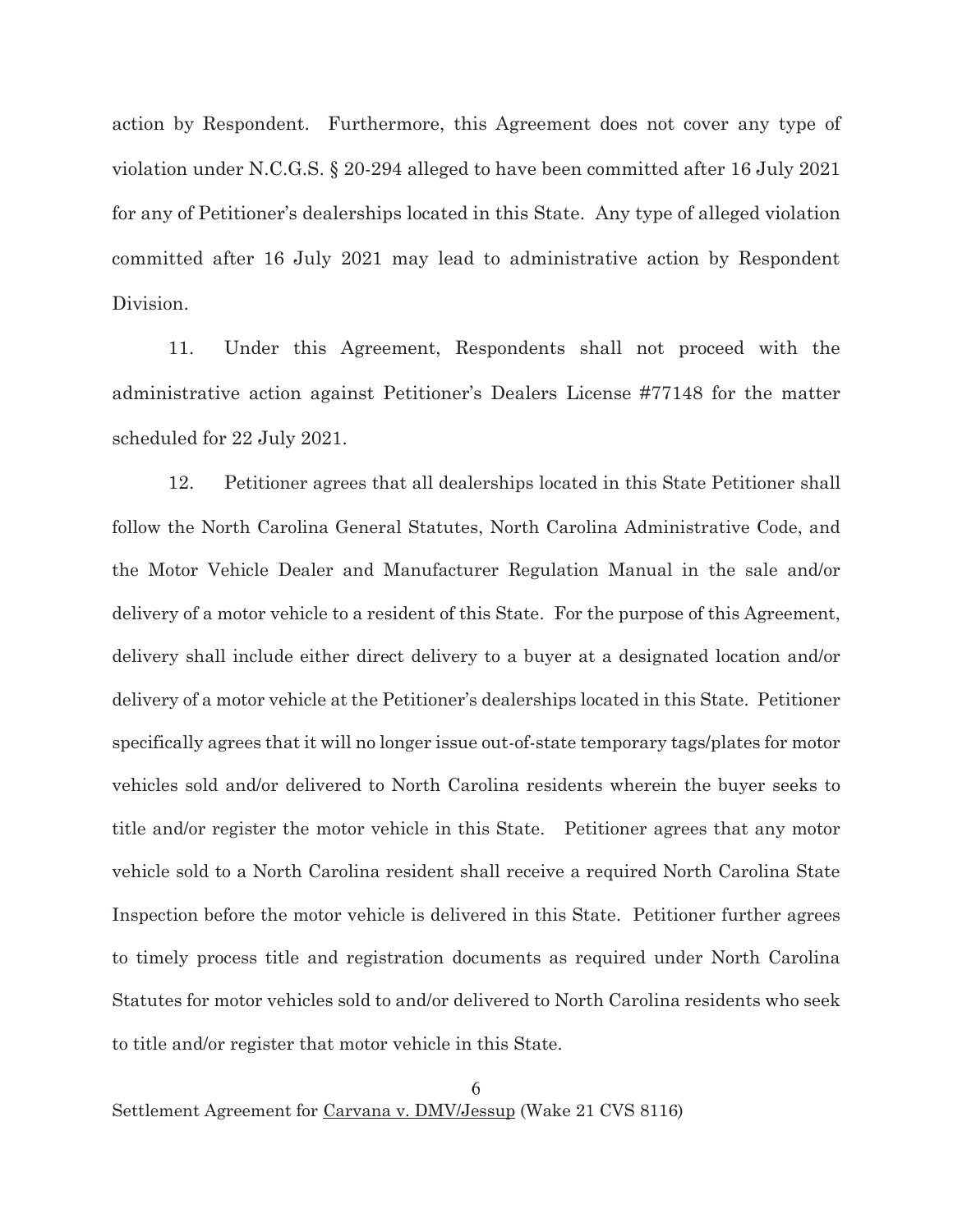13. The parties agree that if it is discovered that Petitioner violates any provisions of the motor vehicle dealer licensing law during the suspension of its Dealer license and/or violates any term of this Agreement, Respondents may take immediate administrative action, including but not limited to, revoking Petitioner's Dealer License #77148 upon a five-day notice of cancellation of this Settlement Agreement and/or not reinstating Petitioner's Dealers License. Separate and apart from any cancellation of this Agreement, the applicable dealership of Petitioner may also face administrative action for any violations committed contrary to the General Statutes and Administrative Code.

14. Under the General Statutes, Respondent Division can conduct audits of the motor vehicle dealer activities of any licensed motor vehicle dealership in this State. Petitioner is aware that Respondent Division may increase audits of Petitioner's dealerships in this State to ensure compliance with the terms of this Agreement and the General Statutes.

15. Petitioner shall pay the civil penalty of \$500.00 and administrative hearing fee of \$200.00 within 10 days of the latest signature on this Agreement.

16. Petitioner shall dismiss this action within 5 calendar days of the latest signature on this Agreement.

17. The parties agree that each side is responsible for their own attorneys' fees and costs incurred in this appeal of the administrative proceedings and/or any other events involved with this administrative Decision.

18. This Agreement constitutes the sole and entire agreement between the

Settlement Agreement for Carvana v. DMV/Jessup (Wake 21 CVS 8116)